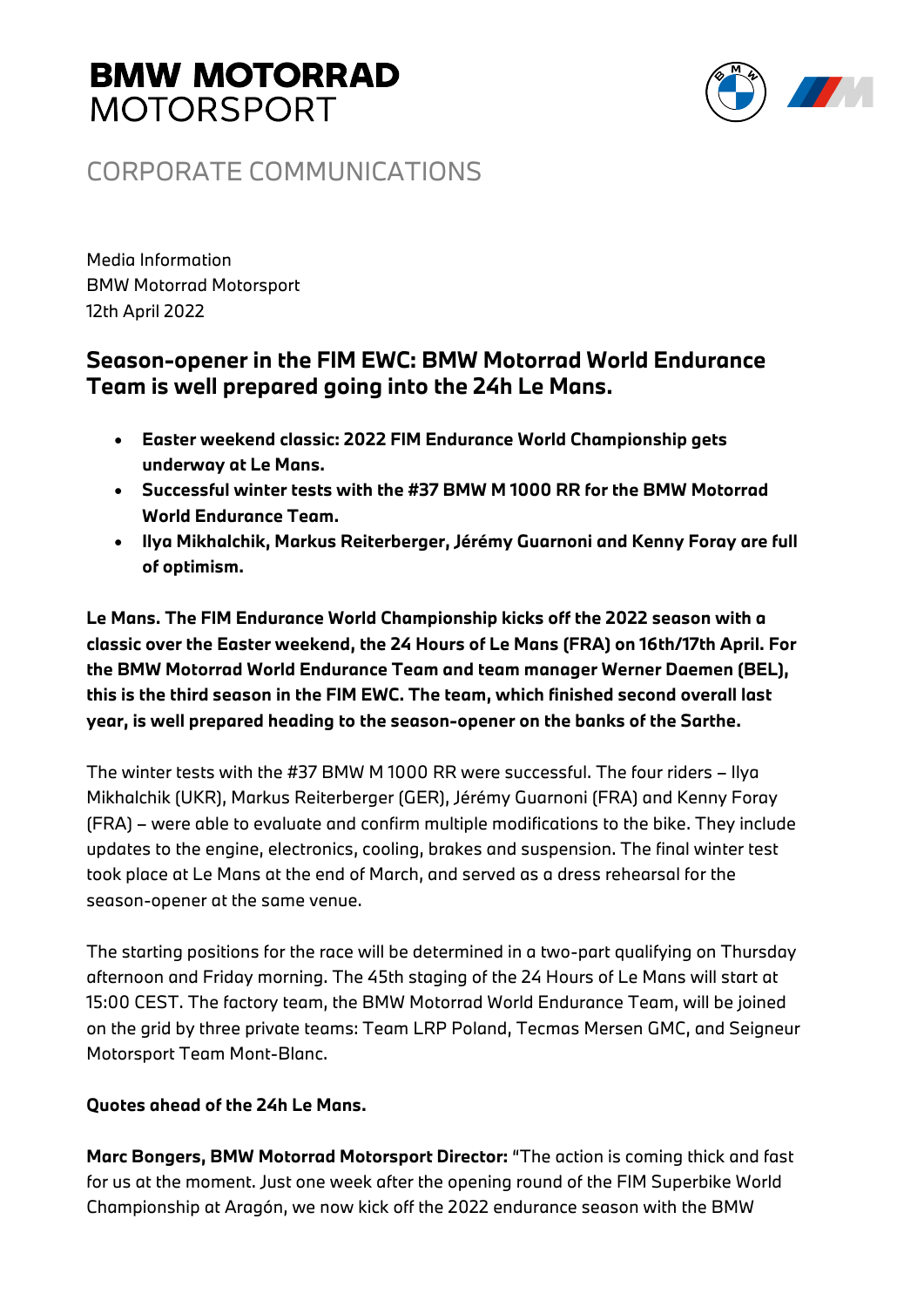## **BMW MOTORRAD MOTORSPORT**



### CORPORATE COMMUNICATIONS

Motorrad World Endurance Team. The 24 Hours of Le Mans is a real classic, and we go into the race with plenty of confidence. After the successful end to the 2021 season, we spent the winter working intensively to make our BMW M 1000 RR for the FIM EWC even better. The tests confirmed that we are well prepared. The team and riders know the challenges posed by the 24 Hours of Le Mans, and are ready for them. The goal is to lay the foundation for a successful 2022 FIM EWC season with a top result at the seasonopener."

**Werner Daemen, Team Manager BMW Motorrad World Endurance Team:** "I think that we are very well prepared. We have worked together with BMW over the entire winter to give the riders the best bike. In general, I am very positive. The riders are perfect; the crew is strong. Let's hope we also have some luck. Our aim is a very good result in the race."

**Markus Reiterberger:** "Given the positive tests and winter preparations, I am very optimistic about the 24 Hours of Le Mans. It will be a tough, long and tiring race, but we are perfectly prepared. The bike is better than ever. The final sessions before the race are just about fine-tuning the rideability for us riders. Our clear goal is to challenge for victory. We are ready for any conditions and will give it everything we have."

**Ilya Mikhalchik:** "First of all, it will be great that the spectators will be back at Le Mans; it will be a fantastic atmosphere there. That gives you an extra boost, especially during the cold night stints. We will start the weekend by working on a good setting for the race, show our speed during practice and qualifying, and then prepare ourselves for the very long race. We are highly motivated and want to start the season on a high."

**Jérémy Guarnoni:** "I think we all expect to win Le Mans. We have a good package with the bike, the riders and the team. I think we are among the favourites as the BMW Motorrad World Endurance Team won the last race at Most and they have been on the podium at Le Mans but a 24-hour race is really long and you never know what can happen. If we riders don't make mistakes, the bike is good and strong, and we can finish the race, I think we have a big chance to win."

**Kenny Foray:** "I am really happy to be at Le Mans and it will be the first Le Mans race for three years with spectators, so I think everybody is very excited about that. It is a really important race for everybody, and I hope that the team can get a very strong result there."